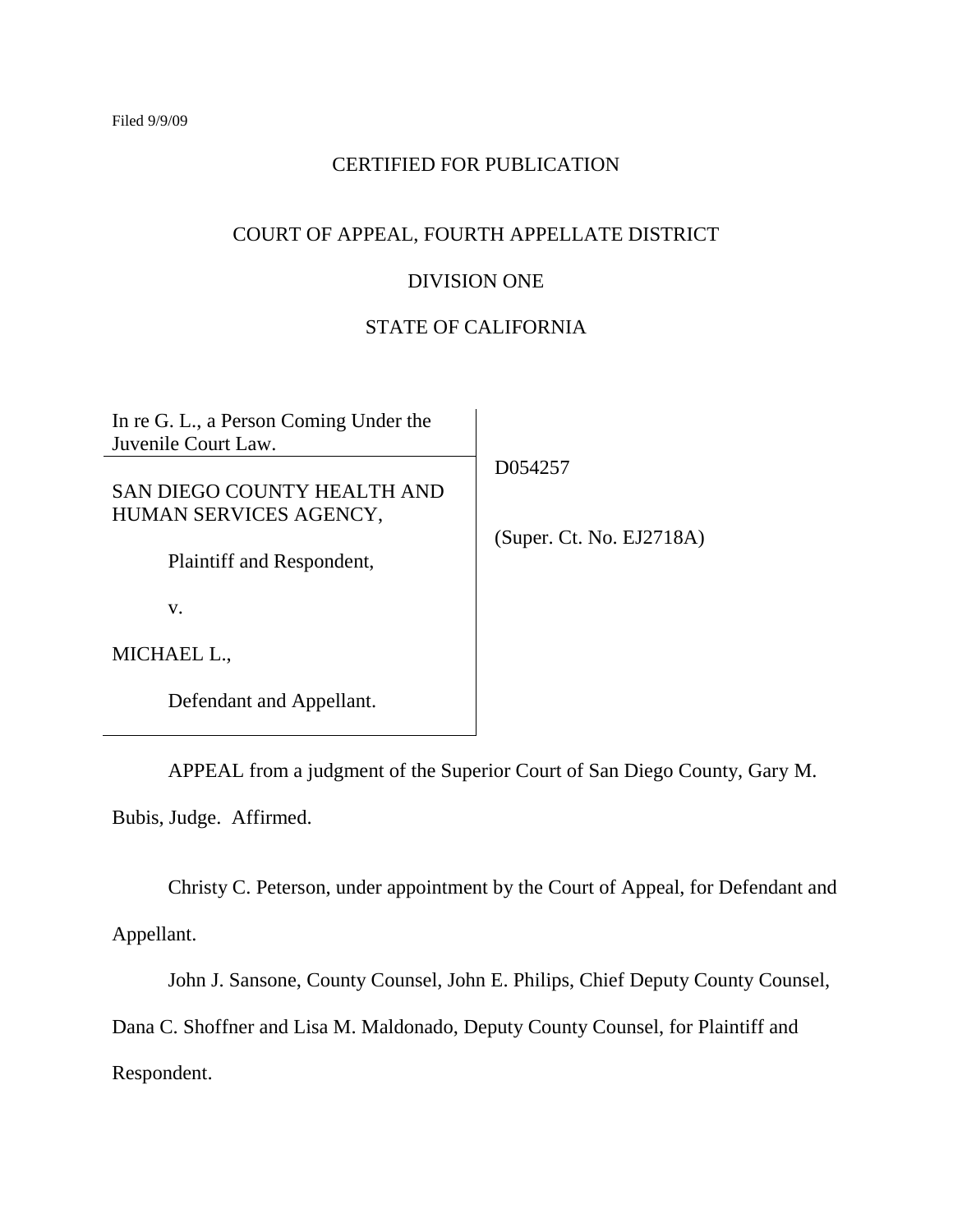Carl Fabian, under appointment by the Court of Appeal, for Minor.

Michael L. appeals a judgment declaring his minor daughter, G.L., a dependent of the juvenile court under Welfare and Institutions Code section 300, subdivisions (a) and (b), and removing G.L. from parental custody. Michael, an enrolled member of the Viejas Band of Mission Indians (Viejas tribe), contends the jurisdictional findings and dispositional order must be reversed because the court and the San Diego County Health and Human Services Agency (Agency) did not comply with the notice provisions of the Indian Child Welfare Act of 1978 (25 U.S.C., § 1901 et seq.) (ICWA) affecting the rights of the paternal grandmother, Mary W., who was G.L.'s Indian custodian. Michael further contends the court erred by declining to place G.L. with Mary under ICWA's placement preferences.

We conclude ICWA's notice requirements for an Indian custodian were not violated, and to the limited extent Mary's rights as G.L.'s Indian custodian were implicated, any error was harmless. We further conclude substantial evidence supports the court's finding that good cause existed to deviate from ICWA's statutory placement preferences. Accordingly, we affirm the judgment.

### FACTUAL AND PROCEDURAL BACKGROUND

On May 28, 2008, Agency filed a petition in the juvenile court alleging two-yearold G.L. was at substantial risk of harm because her parents had a history of substance abuse and domestic violence, and on May 6, 2008, Michael injured G.L. during a physical altercation he had with G.L.'s mother, Elena P. (Welf. & Inst. Code, § 300, subds. (a), (b).) The court held a detention hearing that day, but the whereabouts of G.L.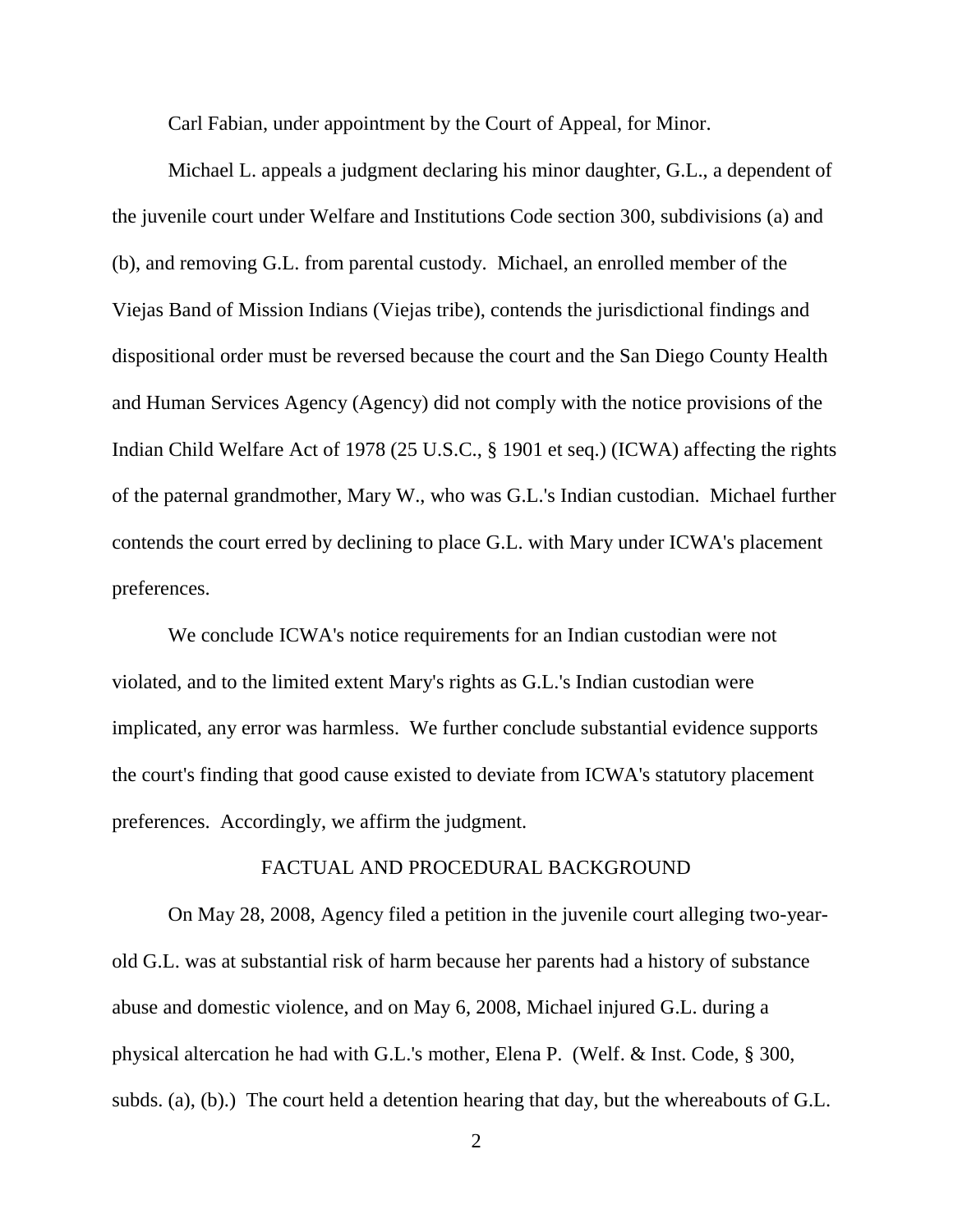and the parents were unknown. Because Michael was an enrolled member of the Viejas tribe and G.L. was eligible for enrollment, the court found ICWA applied and ordered Agency to send notice to the tribe. The court issued a pick-up and detain order for G.L.

At the time of the jurisdiction hearing on June 18, 2008, the parents' whereabouts remained unknown. G.L., who was represented by counsel, was present in court. Mary was also present. The court sustained the allegations of the petition under Welfare and Institutions Code section 300, subdivisions (a) and (b), again found ICWA applied, and ordered Agency to evaluate all relatives for placement. At the conclusion of the jurisdiction hearing, G.L. was taken into protective custody. Mary gave the social worker G.L.'s belongings, as well as a form entitled "Designation of Indian Custodian," signed by Elena on May 22, 2008, transferring temporary care and custody of G.L. under ICWA to Mary and the paternal aunt, Amber L.

In a report prepared for the July 10 disposition hearing, Agency attached the Designation of Indian Custodian form signed by Elena. Agency also attached a letter from the Viejas tribe stating its preference for placing G.L. with Amber on the Viejas Indian Reservation. At the July 10 hearing, the court and counsel acknowledged and discussed Mary's Indian custodian status.

Agency recommended G.L. be placed in an Indian-approved foster home, but not with Amber or Mary because Amber did not want to care for G.L., and Mary did not pass background checks. Agency was also concerned about Mary's ability to protect G.L. because in 2006, Mary was G.L.'s Indian custodian for a period of time and failed to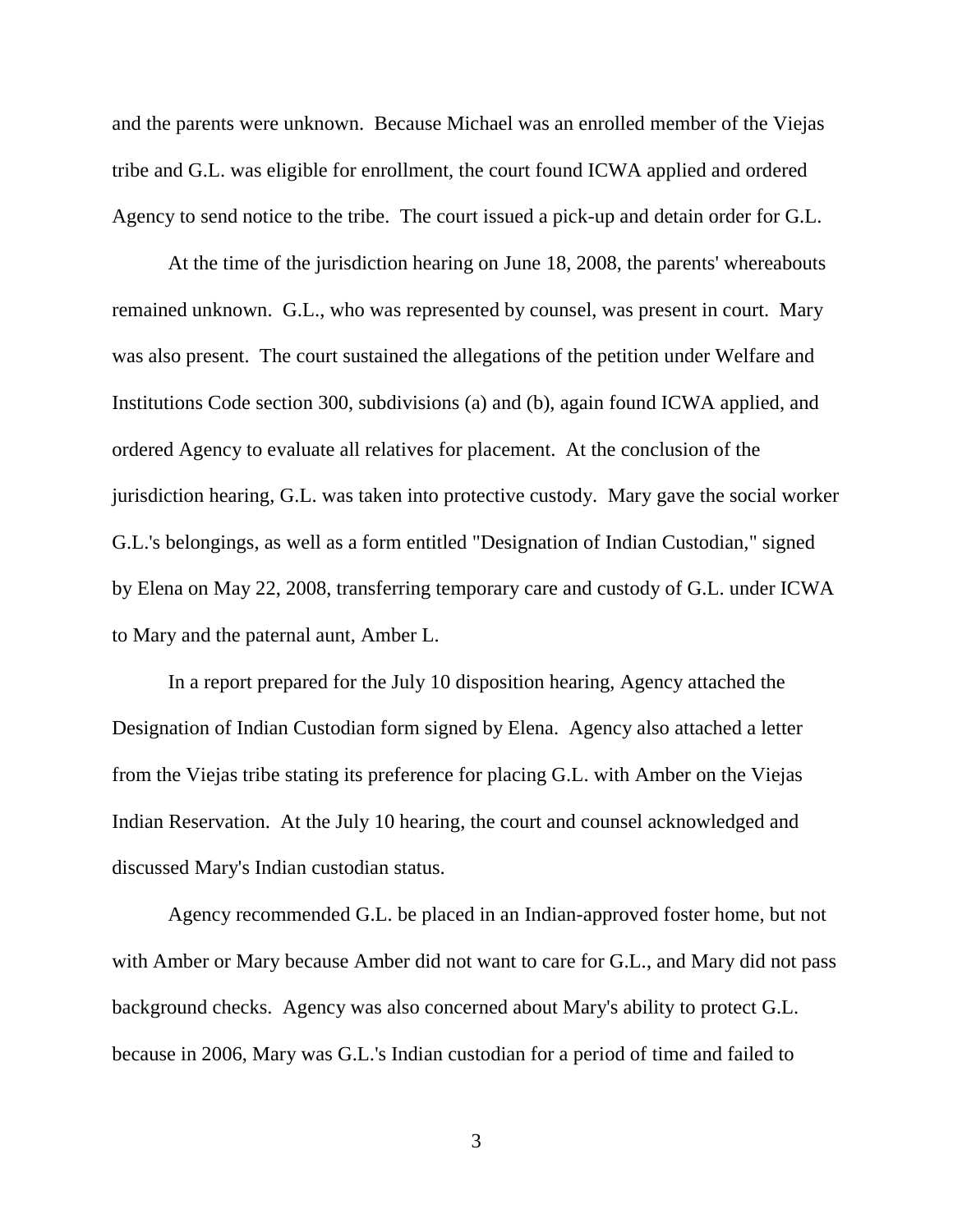protect G.L. from the ongoing violence between the parents. At the request of counsel for the Viejas tribe (tribal counsel), the court continued the disposition hearing.

At the continued hearing on July 21, tribal counsel argued that because Mary had custody of G.L. at the time the petition was filed, Agency was required to seek removal from her. On August 7, Agency filed a subsequent petition under Welfare and Institutions Code section 342, alleging Mary, G.L.'s Indian custodian, was aware of and failed to protect G.L. from severe domestic violence between the parents. Tribal counsel suggested the court appoint counsel for Mary on the subsequent petition because she became G.L.'s Indian custodian before the court made its jurisdictional findings. Agency acknowledged Mary could be entitled to counsel. The court continued the hearing to address the Indian custodian issue and ordered Mary to return.

At the time of the continued hearing on August 19, Elena filed with the court a document entitled "Revocation of Designation of Indian Custodian," revoking her transfer of G.L.'s care and custody to Mary and Amber. The court granted Agency's request to dismiss the Welfare and Institutions Code section 342 subsequent petition on the ground Mary was no longer G.L.'s Indian custodian.

On September 8, Agency reported that G.L. had been placed in an Indian foster home approved by a foster family agency but not by the Viejas tribe. Agency was still trying to locate a Viejas-approved foster home. Michael had not contacted Agency or visited G.L. in several months. In October 2008, Michael was arrested following a shooting incident on the Viejas Indian Reservation.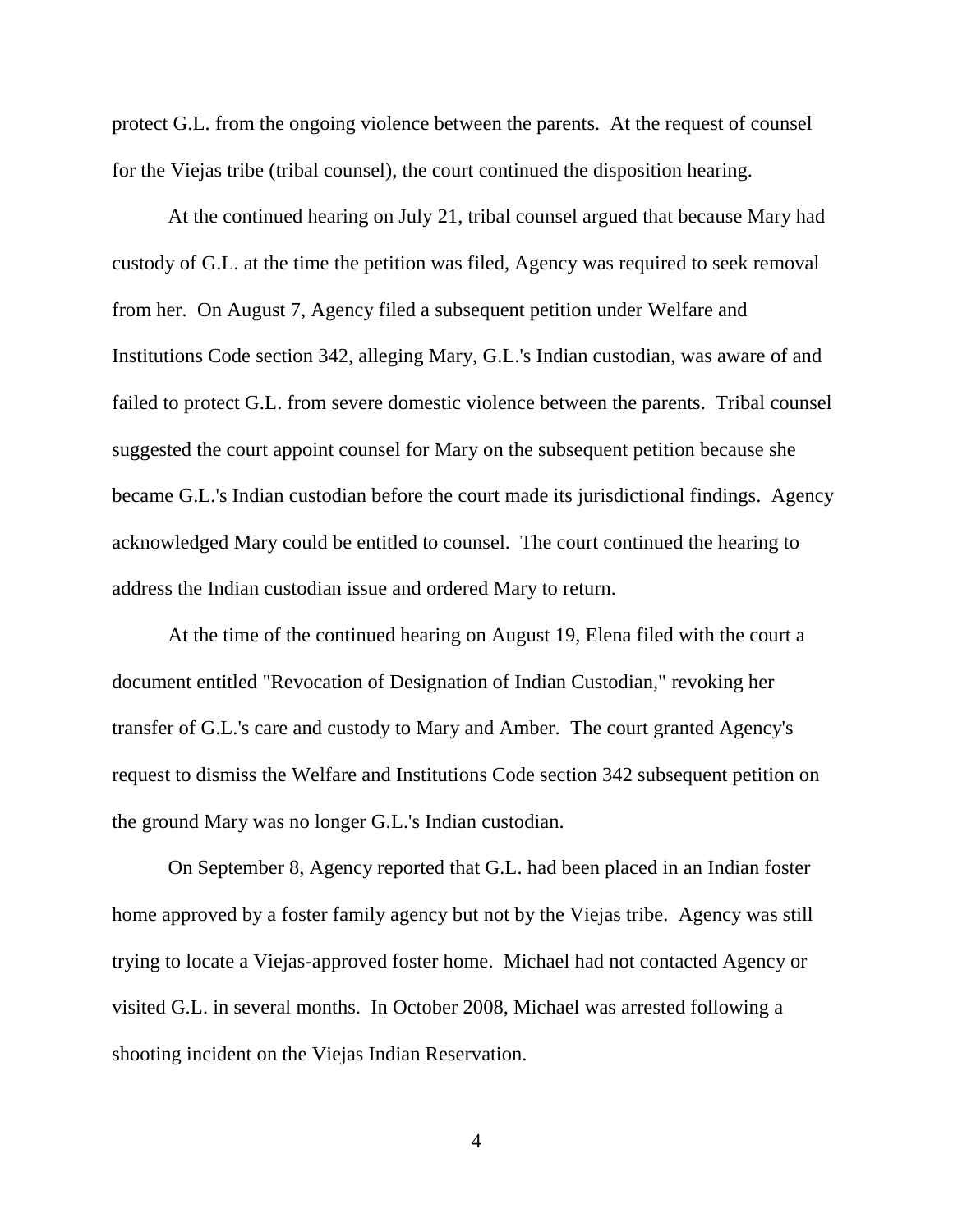At a disposition hearing that began on November 20 and concluded on December 1, the court admitted into evidence a declaration by Indian expert Phillip Powers, stating active efforts had been made to provide remedial and rehabilitative services to the parents to prevent the breakup of the Indian family, and those efforts had been unsuccessful. Powers recommended the court declare G.L. a dependent and remove her from parental custody based on evidence G.L. would be at great risk of serious physical and emotional harm in her parents' care.

The social worker testified G.L. continued to live in the Indian foster home. The caregivers engaged in tribal cultural activities and had other Indian children in their care. A foster home approved by the Viejas tribe had not been found. The social worker could not recommend placing G.L. with Mary because she had a criminal and child welfare history, and because she previously had custody of G.L. and returned her to the parents even though she knew about the domestic violence. Agency could not waive Mary's 1995 conviction for "cruelty to a child" for purposes of placing G.L. with her.

Michael testified he wanted G.L. placed with Mary or other paternal relatives. He said he signed a Designation of Indian Custodian form on May 22, 2008, transferring custody of G.L. to Mary. He did not revoke the transfer and intended that Mary remain G.L.'s Indian custodian. The court admitted Michael's Designation of Indian Custodian form into evidence.

Mary testified she was present when both parents signed the Designation of Indian Custodian forms on May 22. G.L. was in Mary's custody from May 22 until June 2008.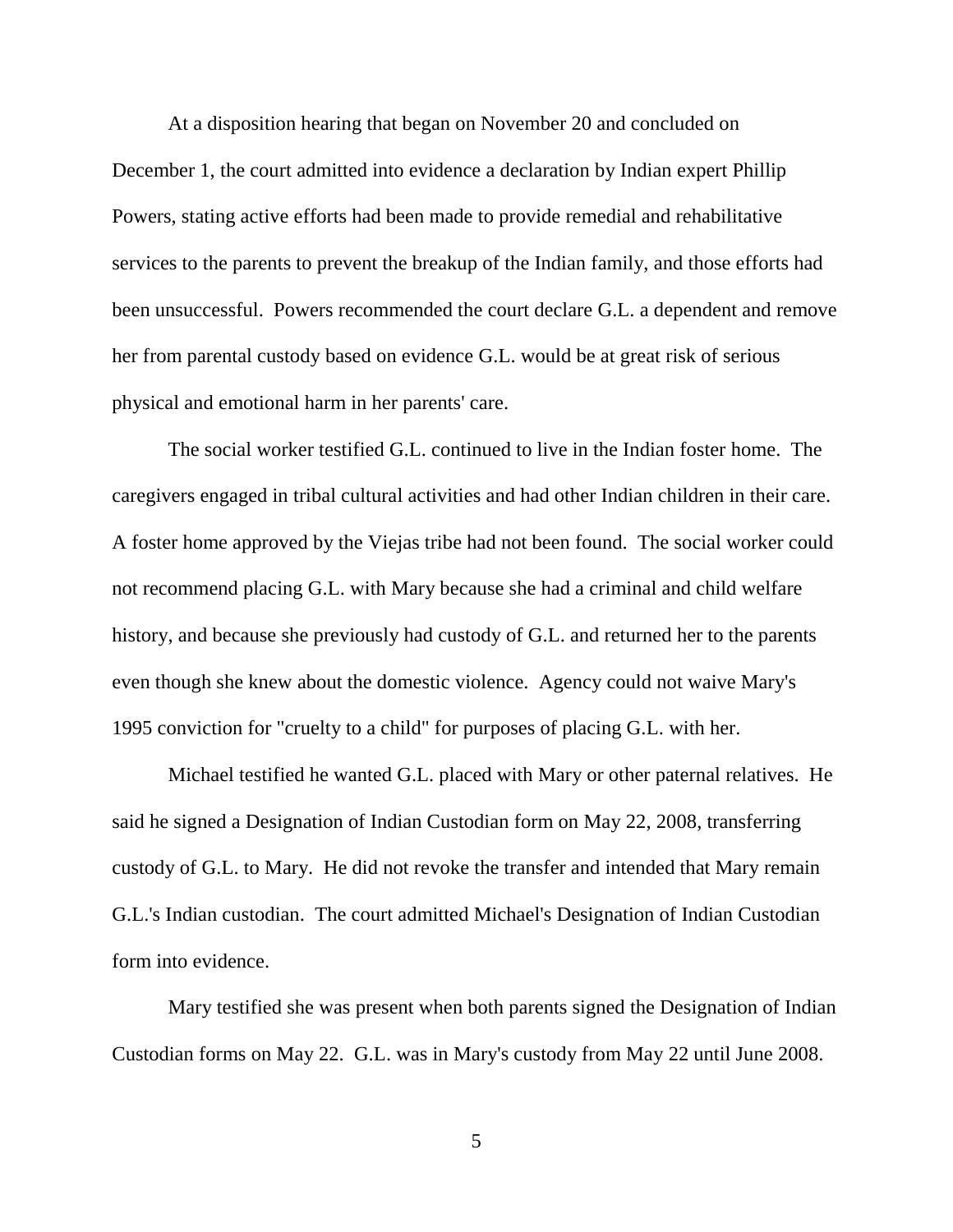Mary explained that in 1995 she was arrested for driving under the influence with a child in the car, resulting in her conviction for child endangerment.

Mary further testified she had not seen any bruises on Elena, and was unaware of the domestic violence incident in May 2008. She believed the juvenile court previously intervened in 2006 because Elena was immature and jealous. Mary denied knowing Michael was physically abusive to Elena. She had never seen Michael hit Elena, but she would consider the possibility that domestic violence had occurred. Mary had not visited G.L. since she was placed in foster care.

Elena testified she voluntarily designated Mary as G.L.'s Indian custodian on May 22, and she signed the form in the presence of Mary and Michael. Elena rescinded the designation in October 2008, but now wanted Mary to be G.L.'s Indian custodian.

After considering the evidence and hearing argument of counsel, the court declared G.L. a dependent and removed her from parental custody under Welfare and Institutions Code section 361, subdivision (c) and 25 United States Code section 1912(e). The court disagreed with the position of Michael and the Viejas tribe that the jurisdictional findings must be vacated because Mary, as G.L.'s Indian custodian, was entitled to ICWA notice and appointment of counsel. The court noted Mary was no longer G.L.'s Indian custodian, and neither Mary nor the Viejas tribe had asserted her status before it was revoked.

The court declined to place G.L. with Mary, finding Mary was unlikely to adequately protect G.L., given her lack of insight regarding Michael's role in the domestic violence between the parents. The court found G.L.'s current placement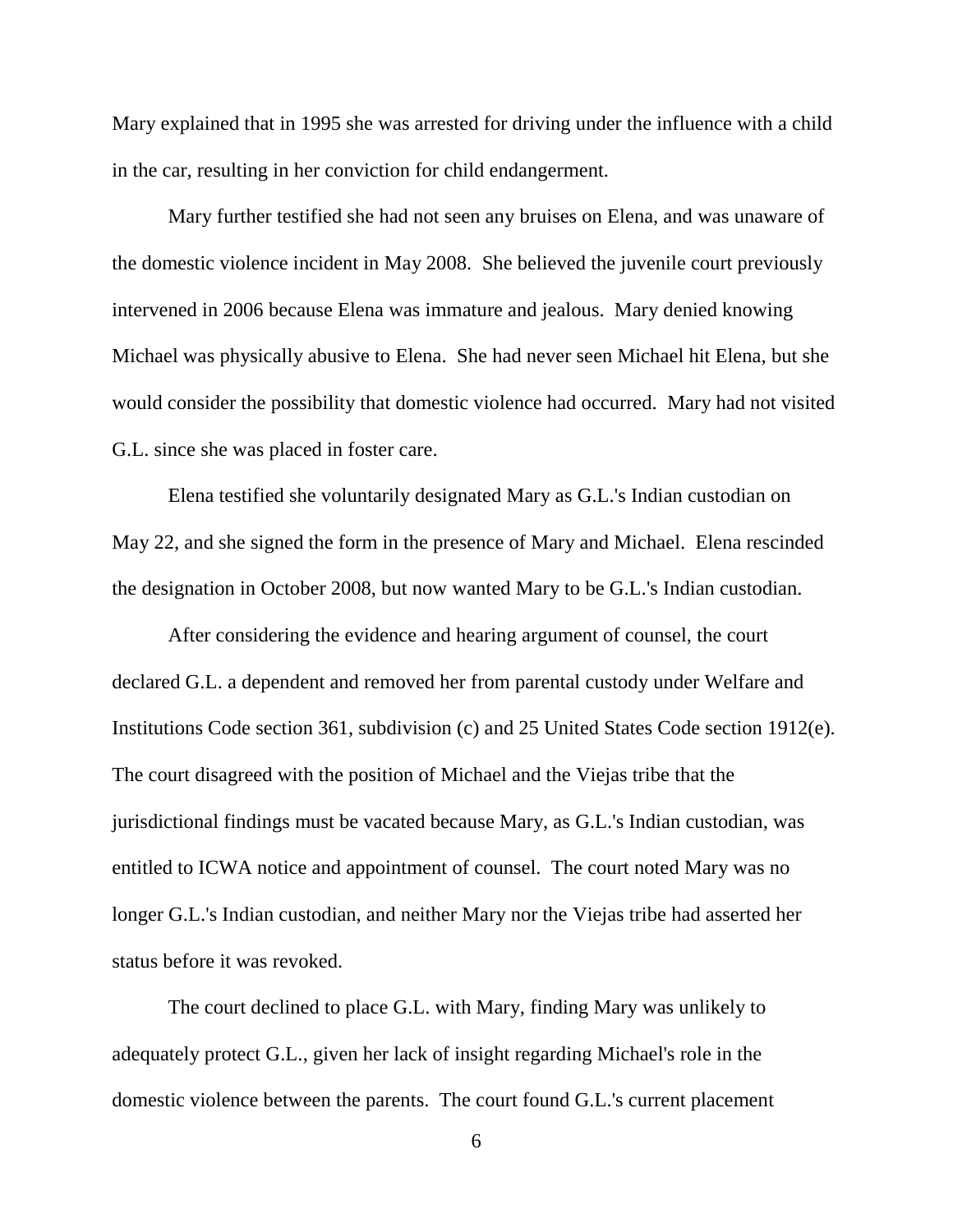qualified as an Indian foster home, and even if it did not, there were no other Indian homes currently available for G.L.

### **DISCUSSION**

I

# THE COURT AND AGENCY DID NOT VIOLATE ICWA'S NOTICE PROVISIONS FOR AN INDIAN CUSTODIAN

Michael contends the jurisdictional findings and dispositional order must be reversed because the court and Agency failed to comply with ICWA's notice requirements as to Mary, who was G.L.'s Indian custodian. He asserts that under state and federal law, Mary was entitled to notice of her rights to intervene in the proceedings and have counsel appointed.

# A

# *Rights of the Indian Custodian Under ICWA*

In 1978, Congress enacted ICWA in an effort to protect and preserve Indian tribes and their resources. (25 U.S.C. §§ 1901, 1902.) ICWA was specifically designed to help Indian children retain their familial, tribal and cultural ties. (*In re Robert A*. (2007) 147 Cal.App.4th 982, 988.) It sets forth minimum federal standards for removing Indian children from their families and placing these children in foster or adoptive homes that reflect the unique values of Indian culture. (25 U.S.C. § 1902; *Mississippi Choctaw Indian Band v. Holyfield* (1989) 490 U.S. 30, 37.) Consistent with Congress's goals, "[p]roceedings in state courts involving the custody of Indian children shall follow strict procedures and meet stringent requirements to justify any result in an individual case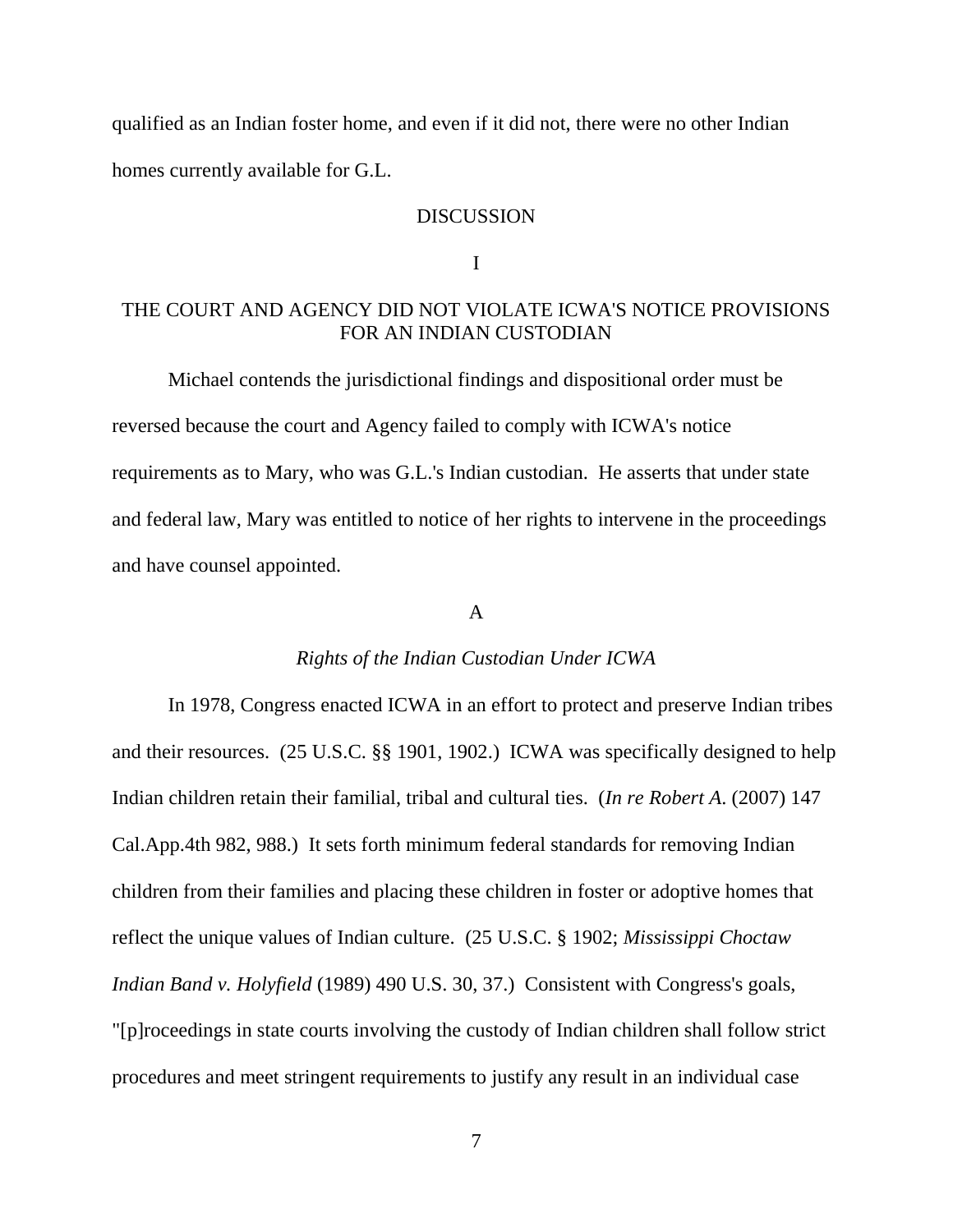contrary to those preferences." (Guidelines for State Courts; Indian Child Custody Proceedings, 44 Fed.Reg. 67584, 67586 (Nov. 26, 1979) (Guidelines).)

Among ICWA's procedural safeguards is the duty to inquire into a dependent child's Indian heritage and to provide notice of the proceeding to any tribe or potential tribes, the parent, any Indian custodian of the child and, under some circumstances, to the Bureau of Indian Affairs (BIA). ICWA's notice requirement provides: "In any involuntary proceeding in a State court, where the court knows or has reason to know that an Indian child is involved, the party seeking the foster care placement of, or termination of parental rights to, an Indian child shall notify the parent or *Indian custodian* and the Indian child's tribe, by registered mail with return receipt requested, of the pending proceedings and of their right of intervention. . . . No foster care placement or termination of parental rights proceeding shall be held until at least ten days after receipt of notice by the parent or *Indian custodian* and the tribe . . . ." (25 U.S.C. § 1912(a); italics added; see also Welf. & Inst. Code, § 224.2, subd. (a); Cal. Rules of Court, <sup>1</sup> rule 5.481(b); Guidelines, 44 Fed.Reg. at p. 67588.) The notice requirements of ICWA are mandatory and cannot be waived by the parties. (*In re Jennifer A*. (2002) 103 Cal.App.4th 692, 707.)

ICWA defines "'Indian custodian'" as "any Indian person who has legal custody of an Indian child under tribal law or custom or under State law or *to whom temporary physical care, custody, and control has been transferred by the parent of such child*."

1 Rule references are to the California Rules of Court.

 $\overline{a}$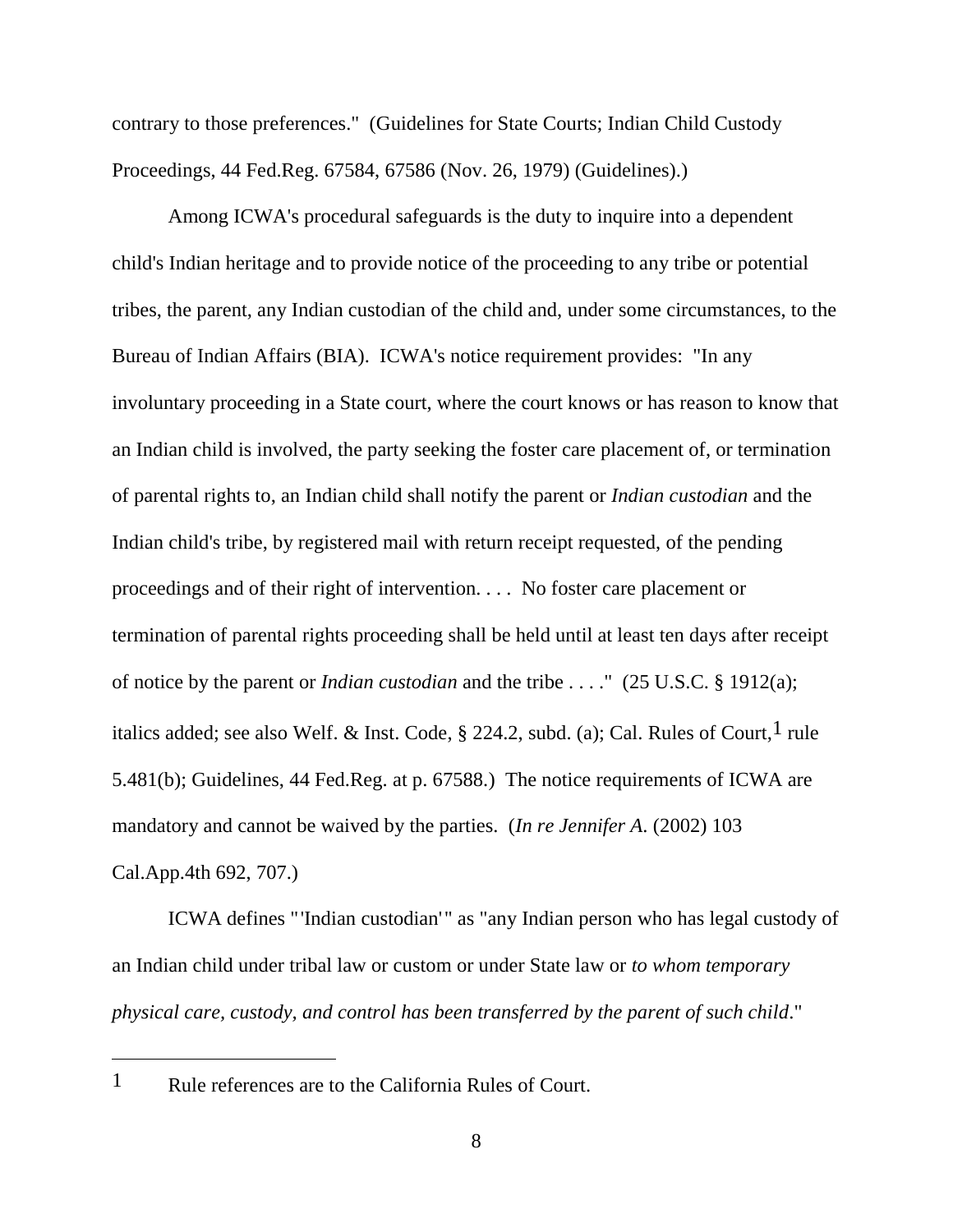(25 U.S.C. § 1903(6), italics added; Welf. & Inst. Code, § 224.1, subd. (a) [adopting ICWA's definition of "Indian custodian"].) In introducing the term "Indian custodian," the House Report on ICWA explained the need to expand the definition beyond custody of an Indian child "with someone other than the parents under formal custom or law of the tribe or under state law . . . . [B]ecause of the extended family concept in the Indian community, parents often transfer physical custody of the Indian child to such extended family member on an informal basis, often for extended periods of time and at great distances from the parents. While such [] custodian[s] may not have rights under state law, they do have rights under Indian custom which this bill seeks to protect, including the right to protect the parental interests of the parents." (H.R.Rep. No. 95-1386, 2d Sess. (1978), reprinted in 1978 U.S. Code Cong. & Admin.News 7530, 7543; see also *SER Juvenile Dept. v. England* (1982) 640 P.2d 608, 612.)

One particular concern of Congress "was the failure of non-Indian child welfare workers to understand the role of the extended family in Indian society." (*Mississippi Choctaw Indian Band v. Holyfield*, *supra*, 490 U.S. at p. 35, fn. 4.) "'An Indian child may have scores of, perhaps more than a hundred, relatives who are counted as close, responsible members of the family. Many social workers, untutored in the ways of Indian family life or assuming them to be socially irresponsible, consider leaving the child with persons outside the nuclear family as neglect and thus as grounds for terminating parental rights.' " (*Ibid*., quoting H.R.Rep. No. 95-1386, *supra*, reprinted in 1978 U.S. Code Cong. & Admin.News, at p. 7532.)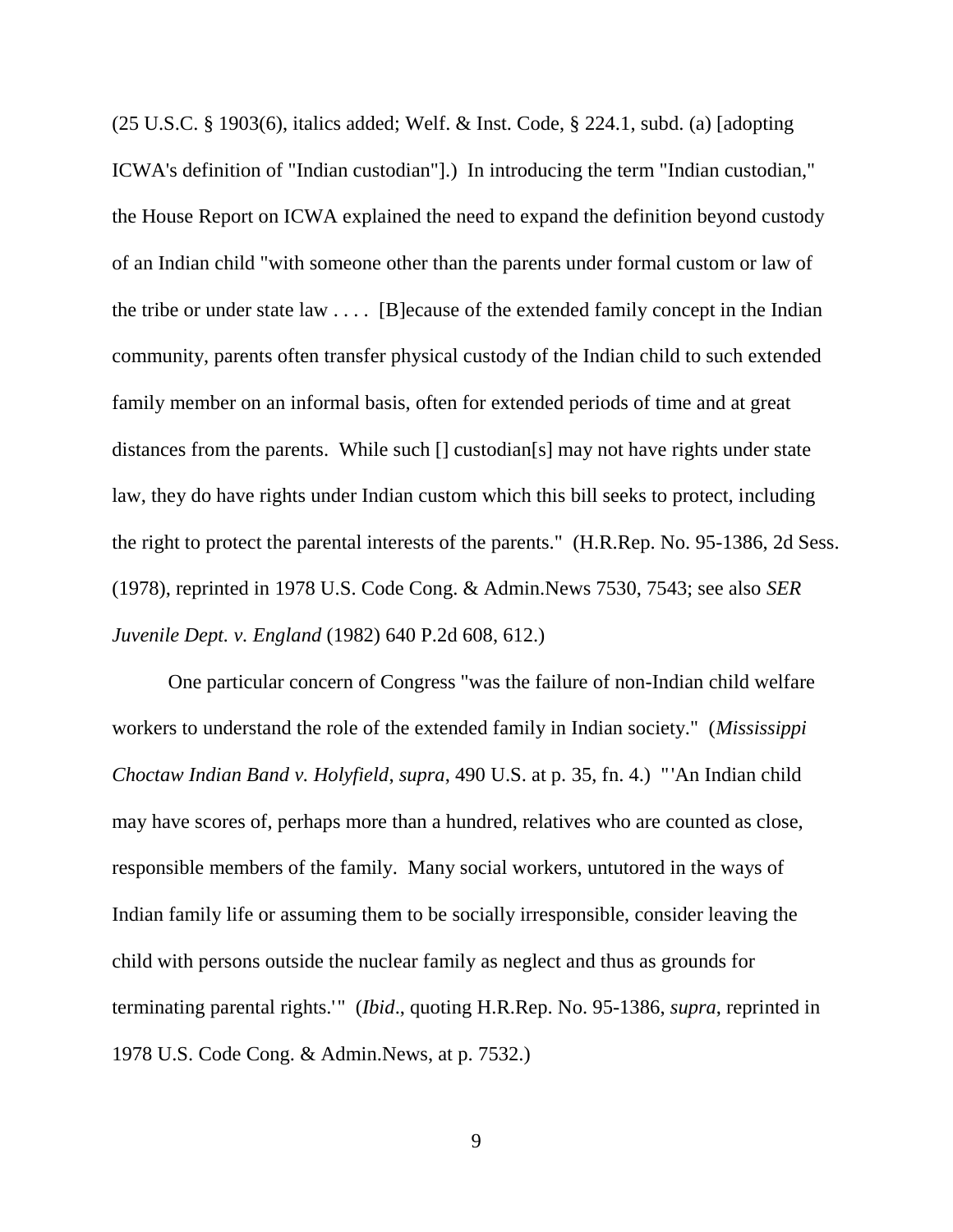ICWA's legislative history makes clear that "[t]he purpose of the Indian custodian status is to recognize and protect the practice of parents in many Indian communities who entrust their children temporarily to the care of extended family members and to mandate that such entrustment does not constitute abuse or neglect." (*Ted W. v. State of Alaska* (2009) 204 P.3d 333, 338.) In this regard, an Indian custodian stands in the shoes of the parent and enjoys favored status under ICWA. (Native American Rights Fund, A Practical Guide to the Indian Child Welfare Act (2007) p. 37.) Like parents, Indian custodians are entitled to ICWA's protections, including notice of the pending proceedings and the right to intervene.<sup>2</sup> (25 U.S.C. § 1912(a); Welf. & Inst. Code, § 224.2, subd. (a); see Risling, Cal. Judges' Benchguide: The Indian Child Welfare Act (Cal. Indian Legal Services 2000) p. 20.) Additionally, an indigent parent or Indian custodian has a right to court-appointed counsel in a "removal, placement, or termination proceeding" (25 U.S.C. § 1912(b); Welf. & Inst. Code, § 224.2, subd. (a)(5)(G)(v)) and the right to an additional 20 days to prepare for the proceeding. (Welf. & Inst. Code, § 224.2, subd. (a)(5)(G)(iii); rules 5.482(a)(3); Guidelines, 44 Fed.Reg. at p. 67589.)

<sup>2</sup> Under ICWA, "the Indian custodian of the child and the Indian child's tribe shall have a right to intervene at any point in the proceeding." (25 U.S.C. § 1911(c).) Under California law, the child's parents, Indian custodians and tribe have an "absolute right" to intervene in the proceeding. (Welf. & Inst. Code,  $\S$  224.2, subd. (a)(5)(G)(i).) Notice requires a statement of "[t]he potential legal consequences of the proceedings on the future custodial and parental rights of the child's parents or Indian custodian." (*Id*.,  $\S$  224.2, subd. (a)(5)(G)(iv).) Allowing an Indian custodian to intervene "is necessary because foster care placements and/or termination of parental rights proceedings may forever alter the custodial rights of the Indian custodian and Congress believed it important that Indian custodians be treated similarly [to] parents in child custody proceedings." (A Practical Guide to the Indian Child Welfare Act, *supra*, at p. 47.)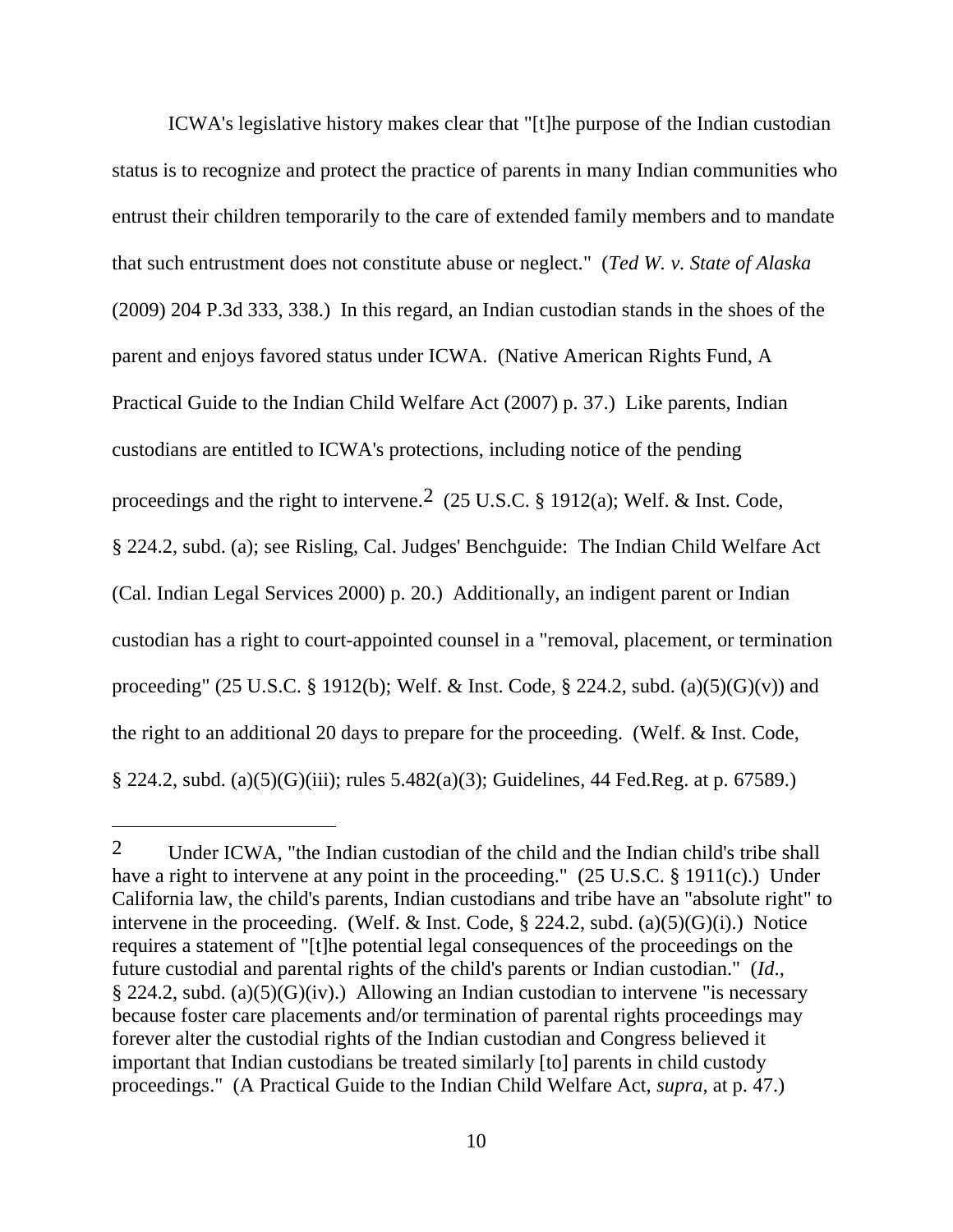Although ICWA provides for notice to the parent *or* Indian custodian, the Guidelines recommend notice be sent to both the parent *and* Indian custodian because doing so "is in keeping with the spirit of" ICWA. (Guidelines, 44 Fed.Reg. at p. 67589.) This is consistent with California law governing custody proceedings involving Indian children,3 which provides for notice and other rights to both the parent *and* Indian custodian. (Welf. & Inst. Code, §§ 224.2, subd. (a), 224.4; rules 5.481(b)(1), (2), 5.482(e).)

### B

# *Mary Was G.L.'s Indian Custodian From May 22, 2008, to August 19, 2008*

Mary's status as G.L.'s Indian custodian was created by the parents' temporary transfer of G.L.'s physical care, custody and control under ICWA to Mary on May 22, 2008. The parties do not dispute that G.L. was in Mary's exclusive custody from May 22 until G.L. was taken into protective custody on June 18. The parents, who signed and submitted Designation of Indian Custodian forms, testified it was their intent to confer Indian custodian status on Mary.4

 $\overline{a}$ 

<sup>3</sup> In California, ICWA "applies to all proceedings involving Indian children that may result in an involuntary foster care placement." (Rule 5.480.) This includes "detention hearings, jurisdiction hearings, disposition hearings, review hearings, hearings under [Welfare and Institutions Code ]section 366.26, and subsequent hearings affecting the status of the Indian child." (Rule  $5.480(1)$ .)

<sup>&</sup>lt;sup>4</sup> We need not address Agency's argument that the parents' Indian custodian designation was a mechanism used solely to avert the court's intervention. Regardless of the parents' motivation, their temporary transfer of G.L.'s care and custody to Mary effectively created Indian custodian status.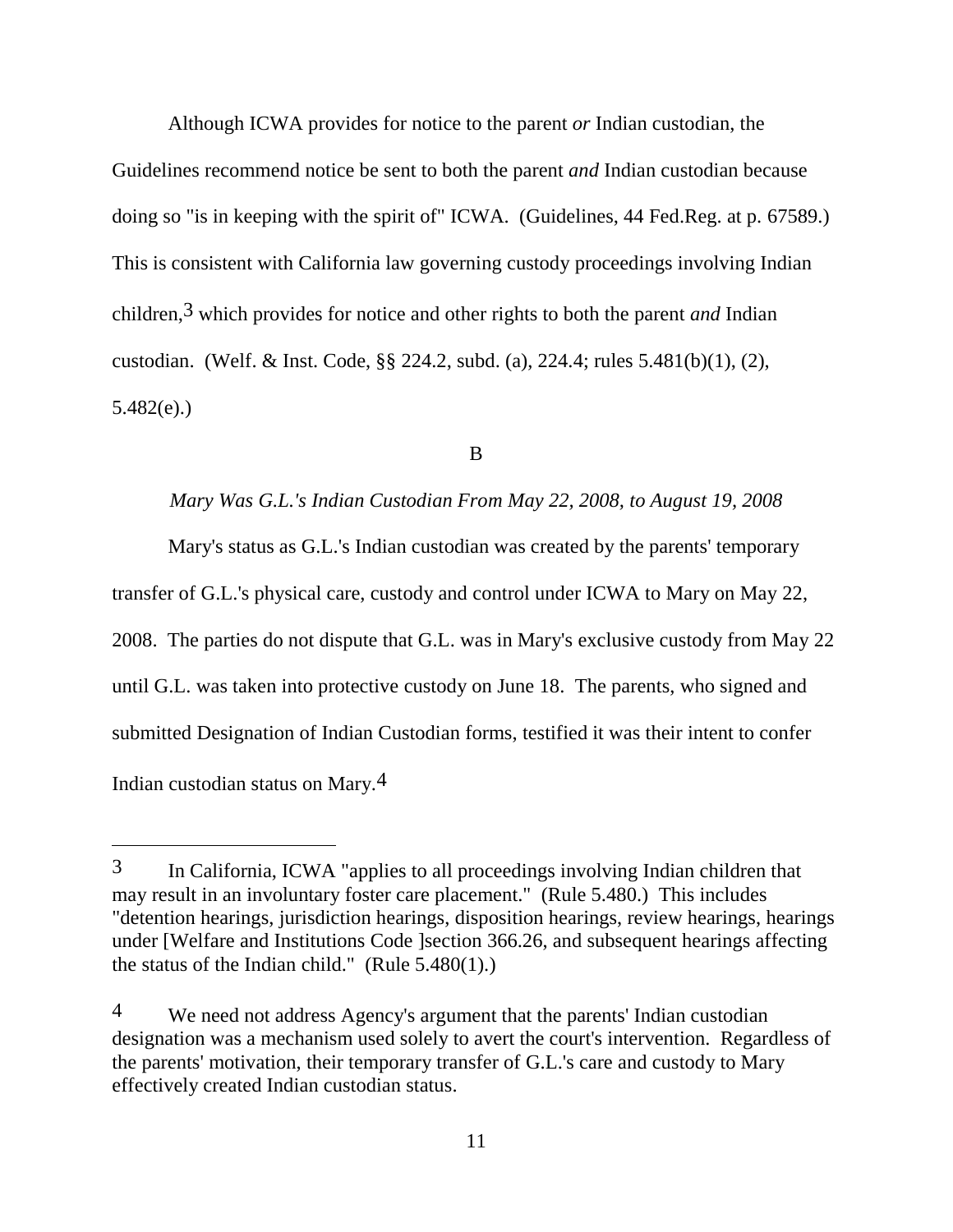We disagree with Agency's assertion that the documents signed by the parents were insufficient to show Mary was G.L.'s Indian custodian. The statutory authority for designation of an Indian custodian by a parent does not require a writing. (25 U.S.C. § 1903(6).) As noted in the House Report, a parent's temporary transfer of physical custody of an Indian child to extended family is often done on "an informal basis." (H.R.Rep. No. 95-1386, *supra*, reprinted in 1978 U.S. Code Cong. & Admin.News, at p. 7543.) We also disagree with Agency's assertion that a determination of Indian custodian status requires the court to consider the "nature, frequency, and duration" of contacts between the Indian child and his or her custodian. This position has no support in ICWA's language, legislative history or Guidelines, or in any published authority discussing Indian custodian status. Rather, the concept of the Indian custodian grew out of Congress's concern for the failure of administrative and judicial bodies "to recognize the essential tribal relations of Indian people and the cultural and social standards prevailing in Indian communities and families." (25 U.S.C. § 1901(5).) To impose standards regarding the nature, frequency, and duration of the Indian child's contacts with his or her Indian custodian would essentially ignore the critical role of extended family in Indian society, and thereby perpetuate one of the problems that Congress expressly sought to remedy by enacting ICWA.

As the juvenile court here noted, Elena had temporarily "signed over her rights under [ICWA] to the paternal grandmother[,] making her the Indian custodian." The record supports a finding that Mary was G.L.'s Indian custodian from May 22 to August 19, 2008, the date Elena revoked that status.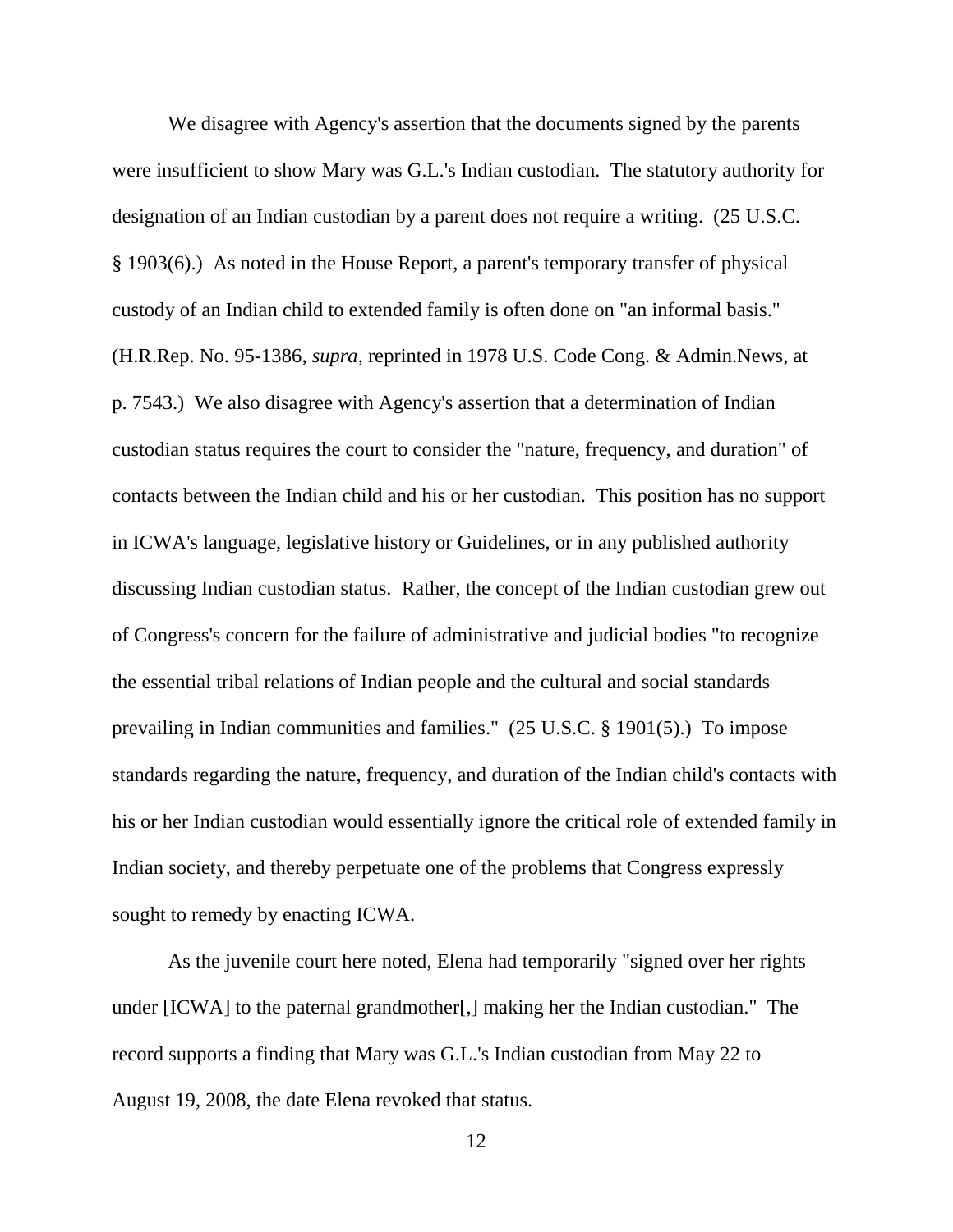### *The Failure to Send Statutory Notice to Mary Did Not Violate ICWA*

The record shows Mary was aware of the dependency proceedings because she attended the jurisdiction hearing on June 18. She did not inform the court or social worker that she had a Designation of Indian Custodian document signed by Elena. The court sustained the allegations of the petition and the proceedings concluded without the court or Agency ever knowing Mary was G.L.'s Indian custodian. Although Mary was not required or expected to understand the legal implications of ICWA, disclosure of her status as G.L.'s Indian custodian was a matter entirely within her control. Because the court and Agency did not know or have reason to know Mary was G.L.'s Indian custodian at the time of the jurisdiction hearing, they cannot be faulted for failing to provide her with notice under ICWA.

When Agency took G.L. into protective custody immediately following the jurisdiction hearing on June 18, Mary gave the social worker a Designation of Indian Custodian form, thus putting Agency on notice that she was G.L.'s Indian custodian. At that point, it was incumbent on Agency to provide ICWA notice to Mary as an Indian custodian, so that she could exercise her right to intervene and request appointment of counsel. (25 U.S.C. § 1912(a); Welf. & Inst. Code, § 224.2, subd. (a).) Agency offers no reason for its failure to notify Mary of her rights under ICWA as G.L.'s Indian custodian once it had this information.

The court first became aware of Mary's Indian custodian status at a hearing on July 10. Although the court acknowledged Mary was G.L.'s Indian custodian, it did not

C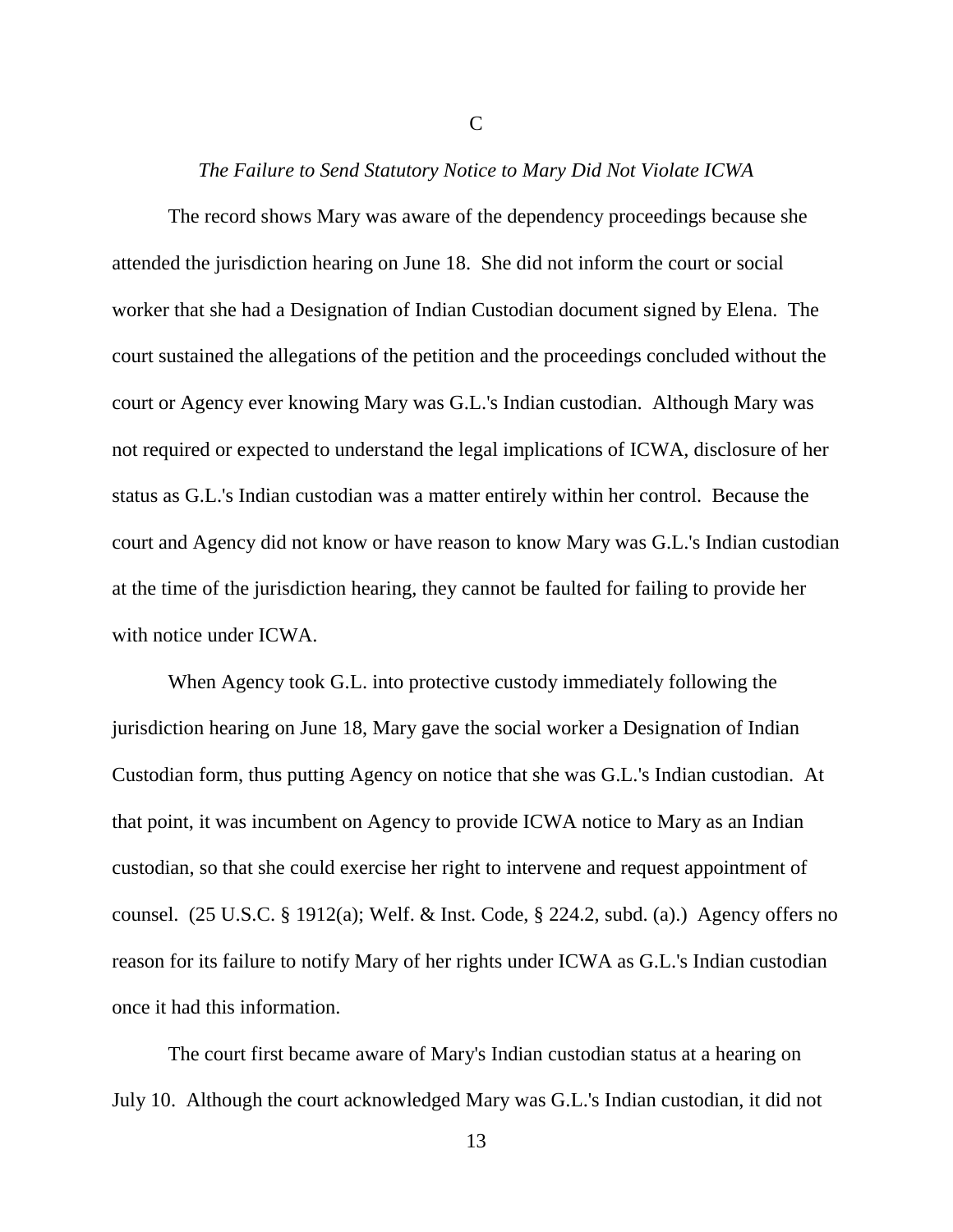inquire whether Agency had sent Mary ICWA notice or order Agency to do so. Instead, it continued the date for disposition so Agency could file a Welfare and Institutions Code section 342 subsequent petition to seek G.L.'s removal from Mary's custody. Agency followed through and filed the subsequent petition, but again failed to send Mary the statutory notice to which she was entitled as an Indian custodian. Once the court and Agency knew of Mary's Indian custodian status, the responsibility for compliance with ICWA notice fell "squarely and affirmatively" on them. (*Justin L. v. Superior Court* (2008) 165 Cal.App.4th 1406, 1410.)

However, the failure to send Mary statutory notice did not violate ICWA. Although the court should have earlier ensured compliance with ICWA notice requirements, Mary's status as G.L.'s Indian custodian was revoked on August 19. From the time the court and Agency learned of Mary's Indian custodian status to the time that status was revoked, no hearing occurred that had an adverse impact on Mary's rights as an Indian custodian.

#### D

# *Revocation Effectively Terminated Mary's Indian Custodian Status*

Michael contends the revocation of Mary's Indian custodian status was ineffective and thus, the ICWA notice violation continued throughout the proceedings, including the disposition hearing. He asserts: (1) Elena did not have the ability or authority to revoke Mary's Indian custodian status once G.L. was no longer in Elena's custody; and (2) he did not revoke his designation of Mary as G.L.'s Indian custodian.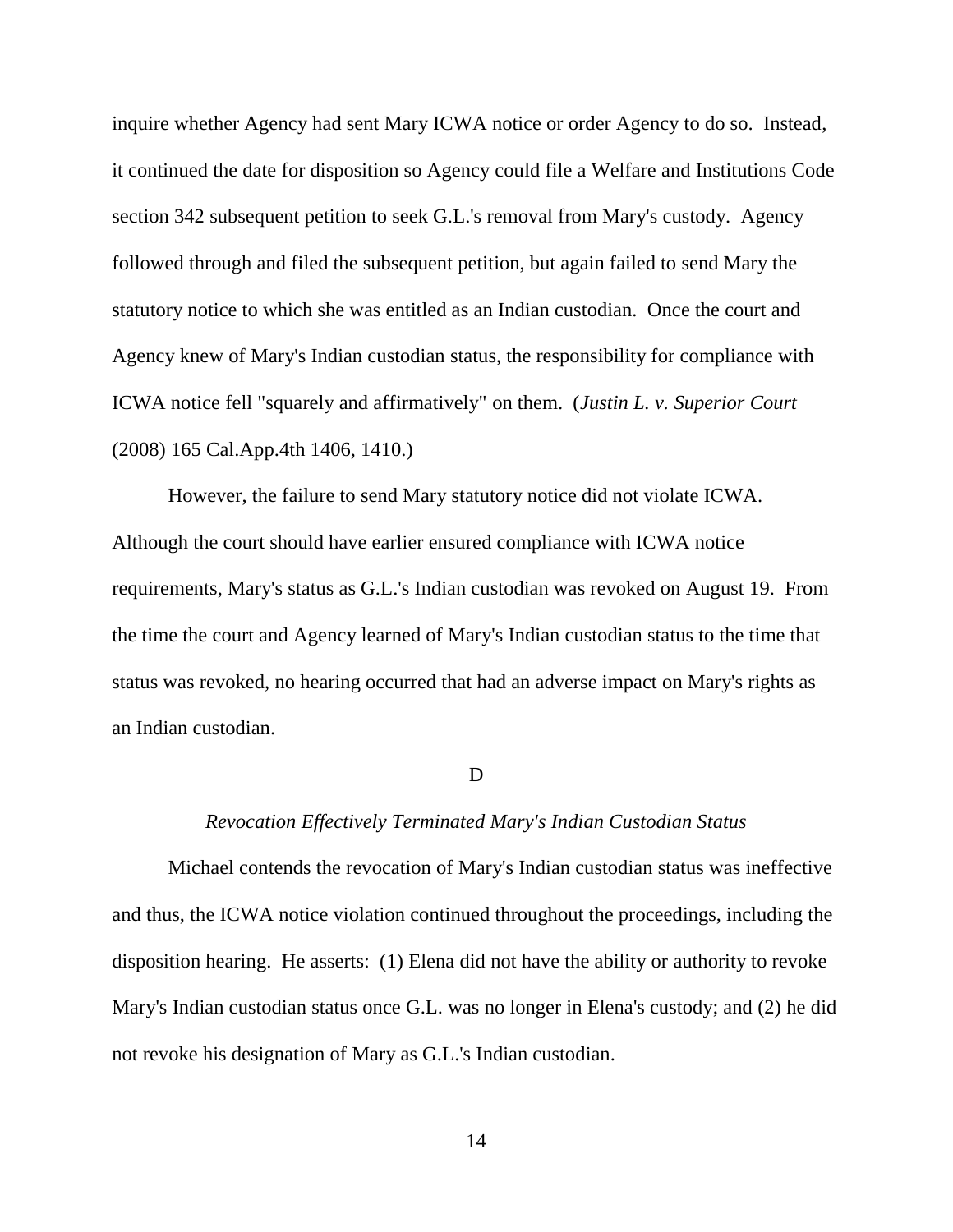The transfer of an Indian minor's care and custody to an Indian custodian is, by definition, "temporary," and thus revocable. (25 U.S.C. § 1903(6); Welf. & Inst. Code, § 224.1, subd. (a).) At the time Elena revoked Mary's Indian custodian status, Elena's parental rights remained intact and Elena retained legal custody of G.L., even though she did not have physical custody of her. Thus, Elena could properly revoke the transfer of G.L.'s care and custody to Mary.5 Moreover, Elena's revocation was effective to terminate Mary's Indian custodian status, even without Michael's revocation. To conclude otherwise would have the unintended effect of allowing one parent to usurp the rights of the other parent with respect to an Indian child's temporary custody.6 Once Mary's Indian custodian status was revoked, the notice provisions of ICWA no longer applied to her, regardless of Michael's intent to the contrary.

### E

# *Michael Was Not Prejudiced by the Lack of ICWA Notice to Mary*

To the extent Mary was entitled to ICWA notice before her Indian custodian status was revoked, any error was harmless. We agree with the line of cases holding a notice violation under ICWA is not jurisdictional in the fundamental sense, but instead is subject to a harmless error analysis. (See *In re Brooke C*. (2005) 127 Cal.App.4th 377, 384-385; *In re Antoinette S*. (2002) 104 Cal.App.4th 1401, 1410.) "[T]o hold otherwise would

<sup>5</sup> We need not address whether Elena was entitled to reinstate Mary as G.L.'s Indian custodian based on her testimony at the disposition hearing that she was willing to do so.

<sup>6</sup> Stated another way, an Indian custodian functions in lieu of a parent, not in addition to one.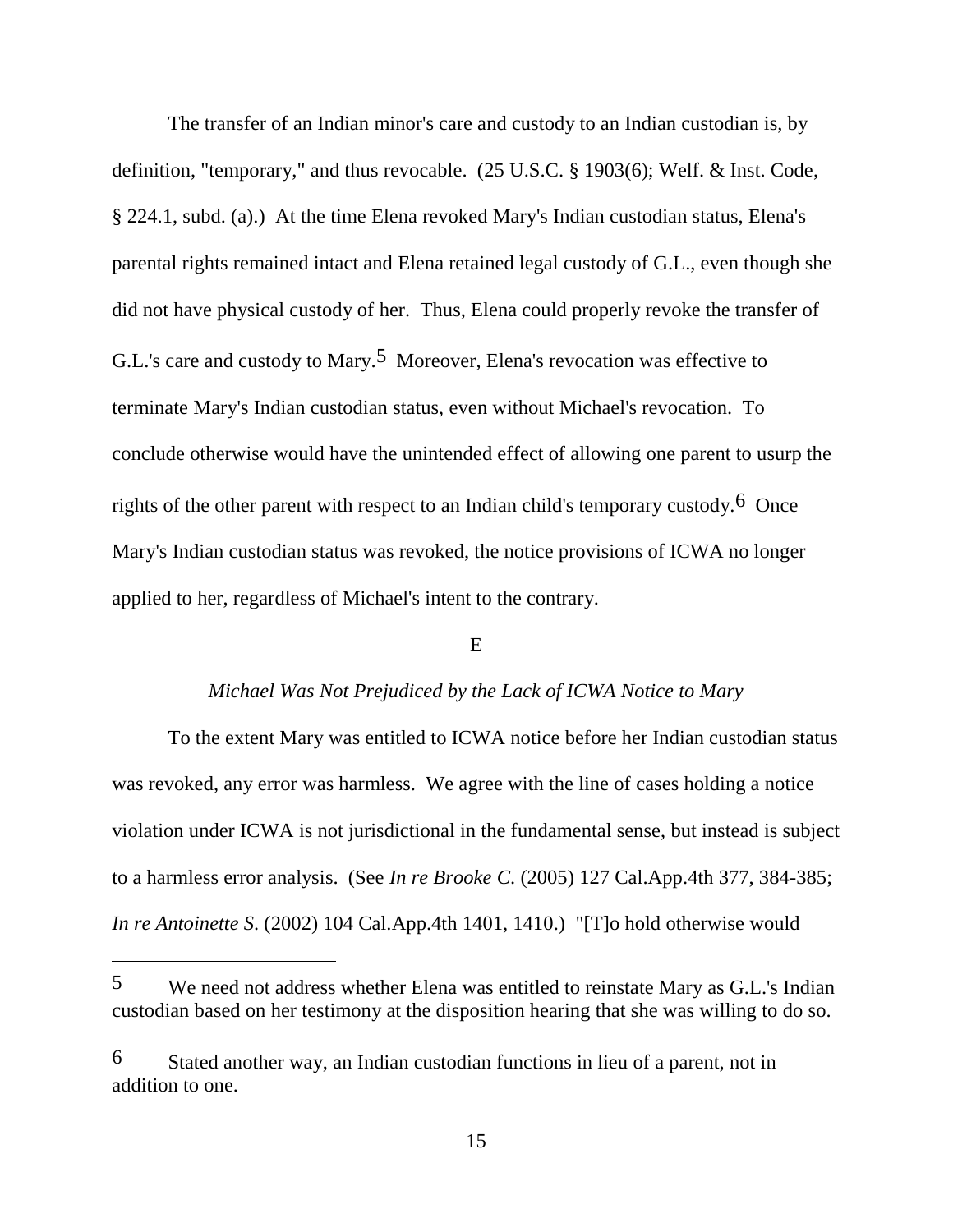deprive the juvenile court of all authority over the dependent child, requiring the immediate return of the child to the parents whose fitness was in doubt." (*In re Brooke C.*, at p. 385.) An appellant seeking reversal for lack of proper ICWA notice must show a reasonable probability that he or she would have obtained a more favorable result in the absence of the error. (*In re S. B.* (2005) 130 Cal.App.4th 1148, 1162; *In re H. B.* (2008) 161 Cal.App.4th 115, 122.)

Even had Mary received ICWA notice, intervened and had counsel appointed before her Indian custodian status was revoked, substantial evidence supports a finding that the parents exposed G.L. to their substance abuse and ongoing domestic violence, and that G.L. was injured during a physical altercation on May 6, *before* Mary was her Indian custodian. Although G.L. was no longer in the parents' physical custody when the petition was filed, she remained at substantial risk of harm without the court's intervention. Contrary to Michael's position, the lack of ICWA notice to Mary did not undermine the validity of the court's jurisdictional findings or require the court to dismiss the petition. With the exception of the period when Mary was G.L.'s Indian custodian, the proceedings were conducted in accordance with ICWA and the court properly applied ICWA's substantive provisions. This is not a case where the court ignored a minor's Indian ancestry or deprived a tribe of its right to intervene. (*In re Nikki R.* (2003) 106 Cal.App.4th 844, 855.) There is no reasonable probability the result would have been more favorable to Michael had Mary received ICWA notice. (See *In re Alexis H.* (2005) 132 Cal.App.4th 11, 16 [defective ICWA notice was harmless error].) Further, given the unusual procedural posture in which we address the issue of notice to an Indian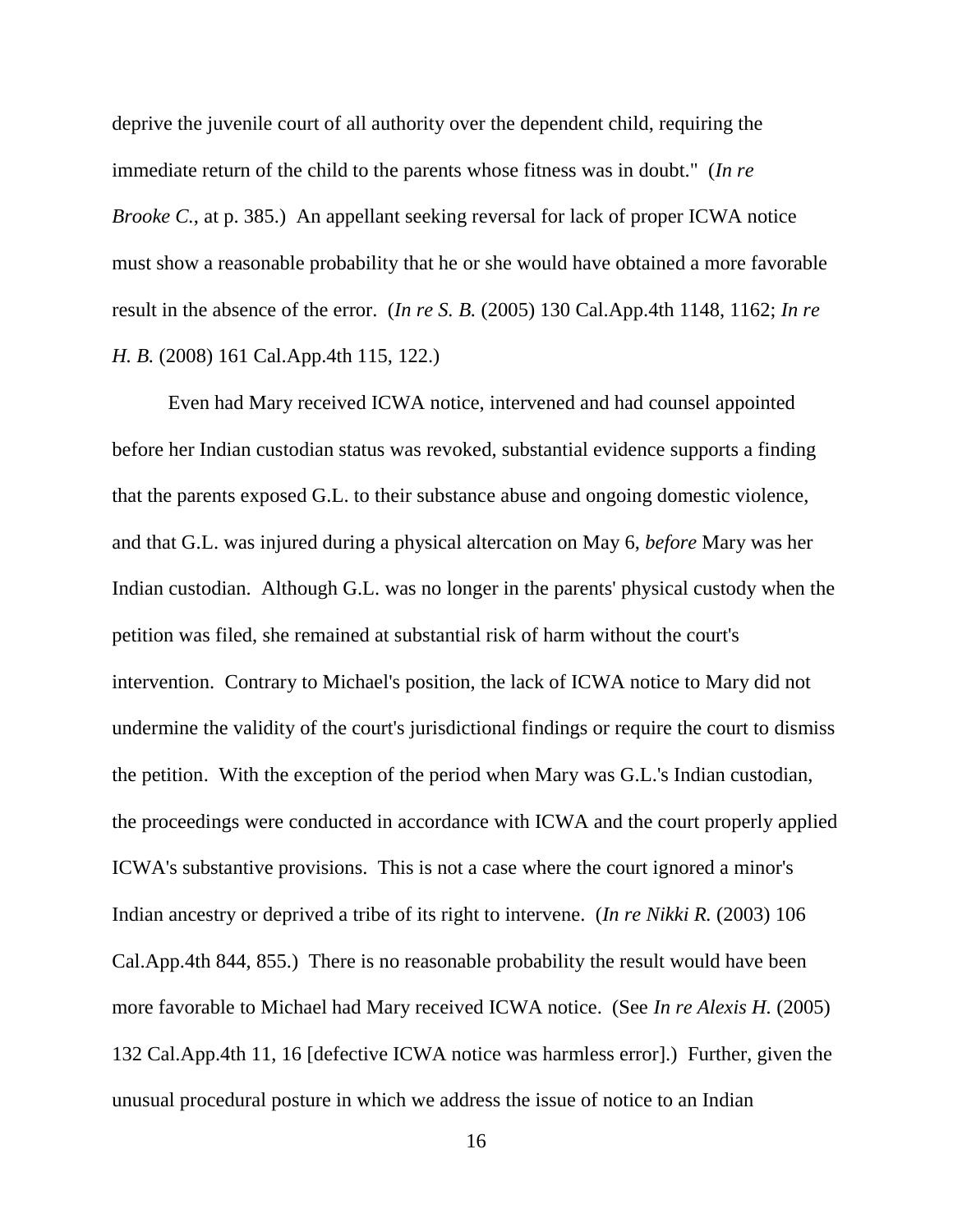custodian, even a conditional reversal and remand for further ICWA notice would be futile, "an empty formality and a waste of ever-more-scarce judicial resources." (*In re E. W.* (2009) 170 Cal.App.4th 396, 402.)

II

### THE COURT DID NOT VIOLATE ICWA'S PLACEMENT PREFERENCES

Michael challenges the sufficiency of the evidence to support the court's deviation from ICWA's placement preferences. (25 U.S.C. § 1915(b); Welf. & Inst. Code, § 361.31.) He asserts the court erred by not placing G.L. with Mary as an extended family member despite evidence that showed: (1) the parents wanted G.L. placed with her; (2) Mary was willing and able to facilitate reunification between G.L. and Elena; (3) Mary was able to provide G.L. with a safe and secure home; and (4) Agency was unable to find a foster placement for G.L., other than Mary's home, approved by the tribe.

### A

### *ICWA's Placement Preferences and Standard of Review*

ICWA provides placement preferences and standards to be followed in foster care placements of Indian children. (25 U.S.C. § 1915.) Preference must be given, "in the absence of good cause to the contrary, to a placement with (i) a member of the . . . child's extended family; (ii) a foster home licensed, approved, or specified by the ... child's tribe; (iii) an Indian foster home licensed or approved by an authorized non-Indian licensing authority; or (iv) an institution approved by an Indian tribe or operated by an Indian organization which has a program suitable to meet the . . . child's needs."  $(25 \text{ U.S.C.} \S 1915(b)(i)-(iv))$  "[T]he standards to be applied in meeting the placement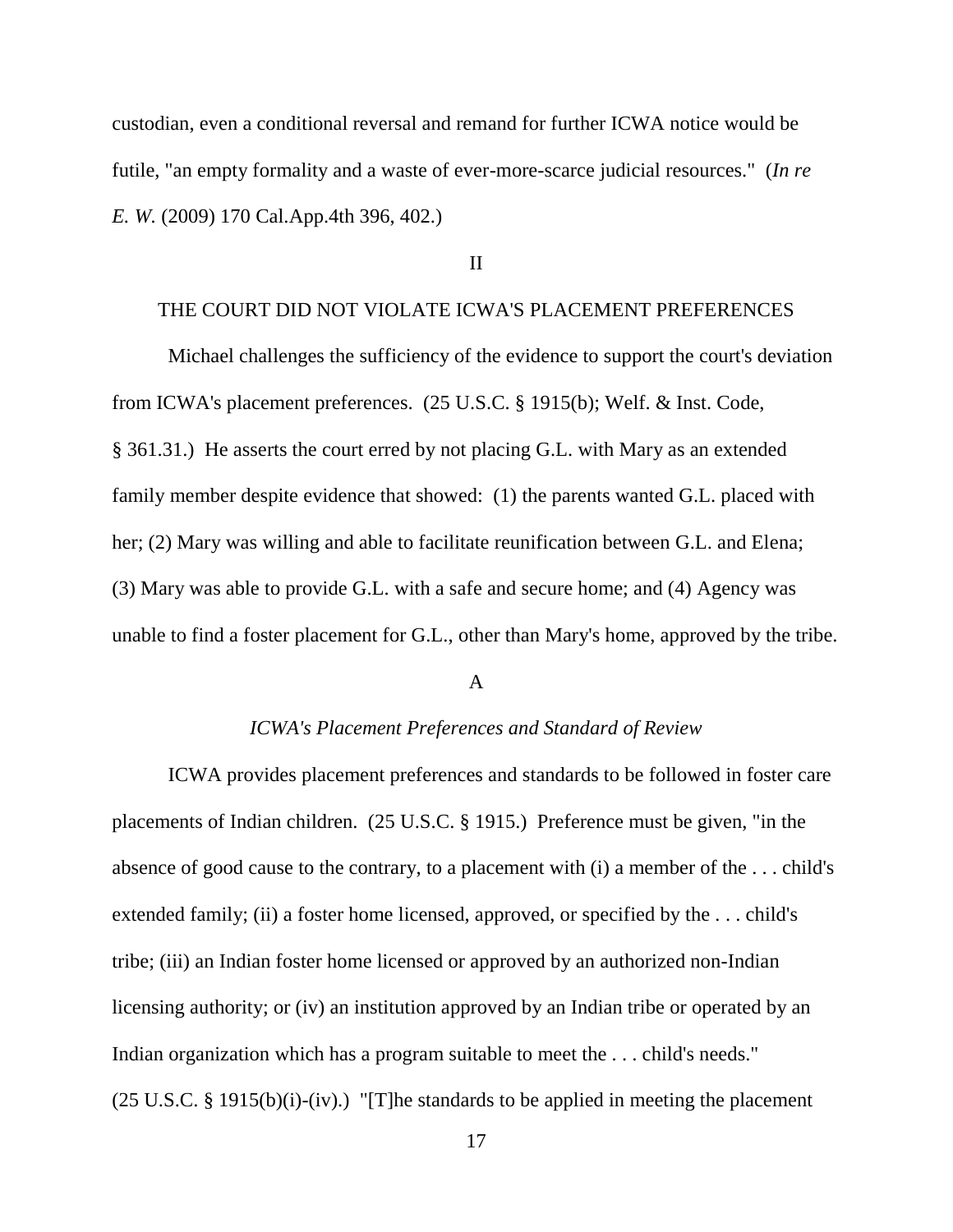preferences shall be the prevailing social and cultural standards of the Indian community where the parent or extended family resides or with which they maintain social and cultural ties." (*In re A. A.* (2008) 167 Cal.App.4th 1292, 1326-1327, citing 25 U.S.C. § 1915(d); Welf. & Inst. Code, § 361.31, subd. (f).) The placement preference standards reflect the legislative goal of keeping Indian children with their extended families and preserving the connection between the child and his or her tribe when removal is necessary. (25 U.S.C. § 1901; Welf. & Inst. Code, § 224.)

In deciding whether good cause exists to deviate from the statutory placement preferences, the court should consider various factors set forth in ICWA's Guidelines, including: (1) the request of the biological parents; (2) the request of the child; (3) the extraordinary physical or emotional needs of the child as established by testimony of a qualified expert witness; and (4) the unavailability of suitable families for placement after a diligent search has been completed for families meeting the preference criteria. (Guidelines, 44 Fed.Reg. at p. 67594; Welf. & Inst. Code, § 361.31, subd. (h).) The burden is on the proponent of the good cause finding — here, Agency — to show there is an exception to the placement preferences. (*Fresno County Dept. of Children & Family Services v. Superior Court* (2004) 122 Cal.App.4th 626, 644.)

In reviewing the court's good cause determination to bypass ICWA's placement preferences, we apply the substantial evidence test. (*Fresno County Dept. of Children & Family Services v. Superior Court*, *supra*, 122 Cal.App.4th at pp. 644-646.) Under this standard, we do not pass on the credibility of witnesses, attempt to resolve conflicts in the evidence, or reweigh the evidence. Instead, we draw all reasonable inferences in support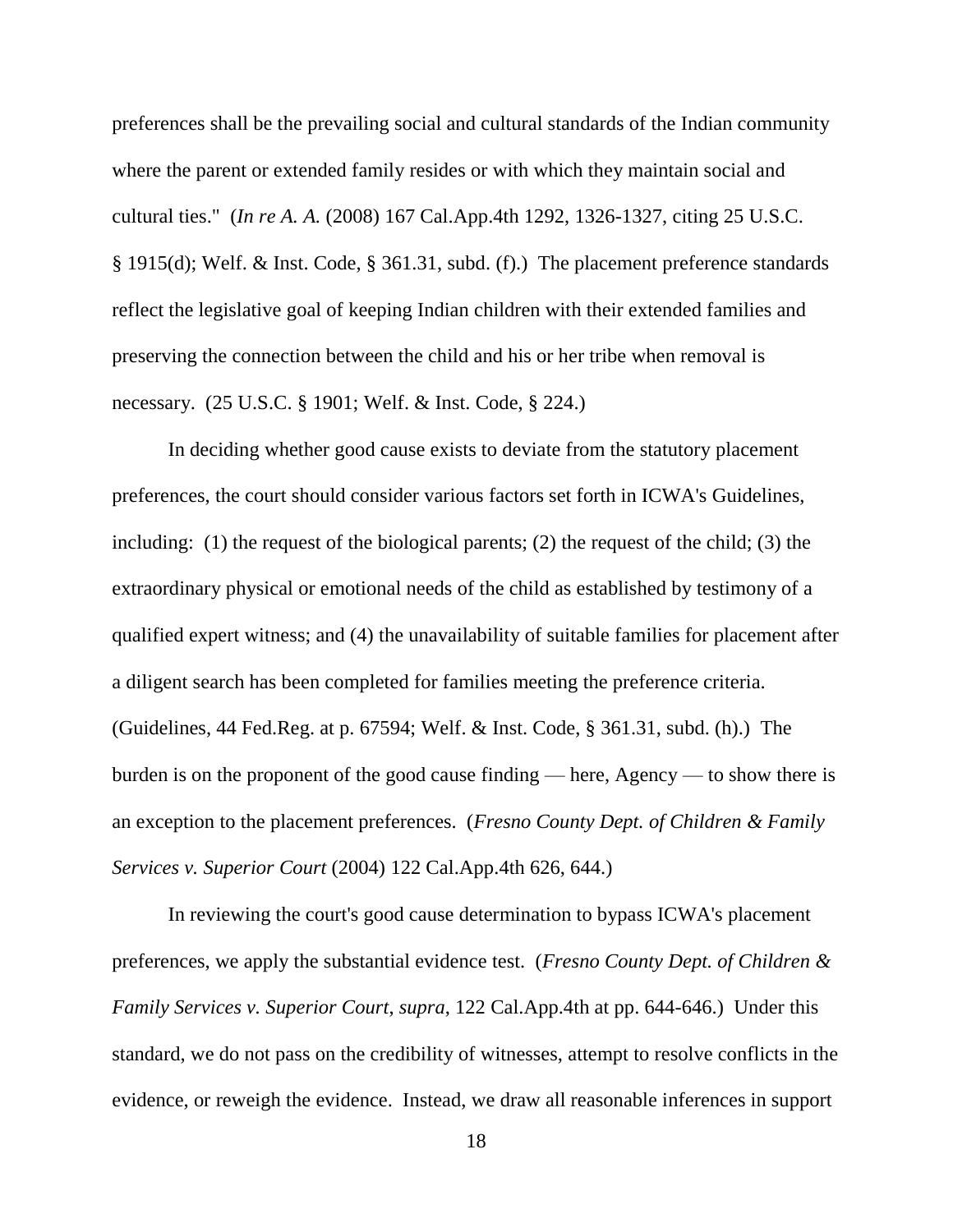of the findings, view the record favorably to the juvenile court's order and affirm the order even if there is other evidence supporting a contrary finding. (*In re Casey D.* (1999) 70 Cal.App.4th 38, 52-53; *In re Baby Boy L*. (1994) 24 Cal.App.4th 596, 610.) The appellant has the burden of showing there is no evidence of a sufficiently substantial nature to support the court's findings. (*In re L. Y. L.* (2002) 101 Cal.App.4th 942, 947.)

### B

### *Good Cause Existed to Place G.L. in an Indian Foster Home Instead of With Mary*

Here, substantial evidence supports the court's finding that good cause existed to deviate from ICWA's statutory placement preferences. The evidence showed that even though Mary had a relationship with G.L., had cared for her in the past and could maintain ties between G.L. and the Viejas tribe, she had been unable to protect G.L. from the parents' ongoing substance abuse and domestic violence. Mary had little or no insight into the effects of domestic violence on G.L., and denied Michael was violent toward Elena. Instead, Mary placed the blame on Elena. The court was entitled to disbelieve Mary's testimony that her relationship with Elena was amicable, and that Mary would consider Michael's culpability for the domestic violence and cooperate with Agency if the court placed G.L. with her. (See *In re Casey D.*, *supra*, 70 Cal.App.4th at pp. 52-53.) Given the evidence of Mary's inability to provide G.L. with a safe, secure and stable